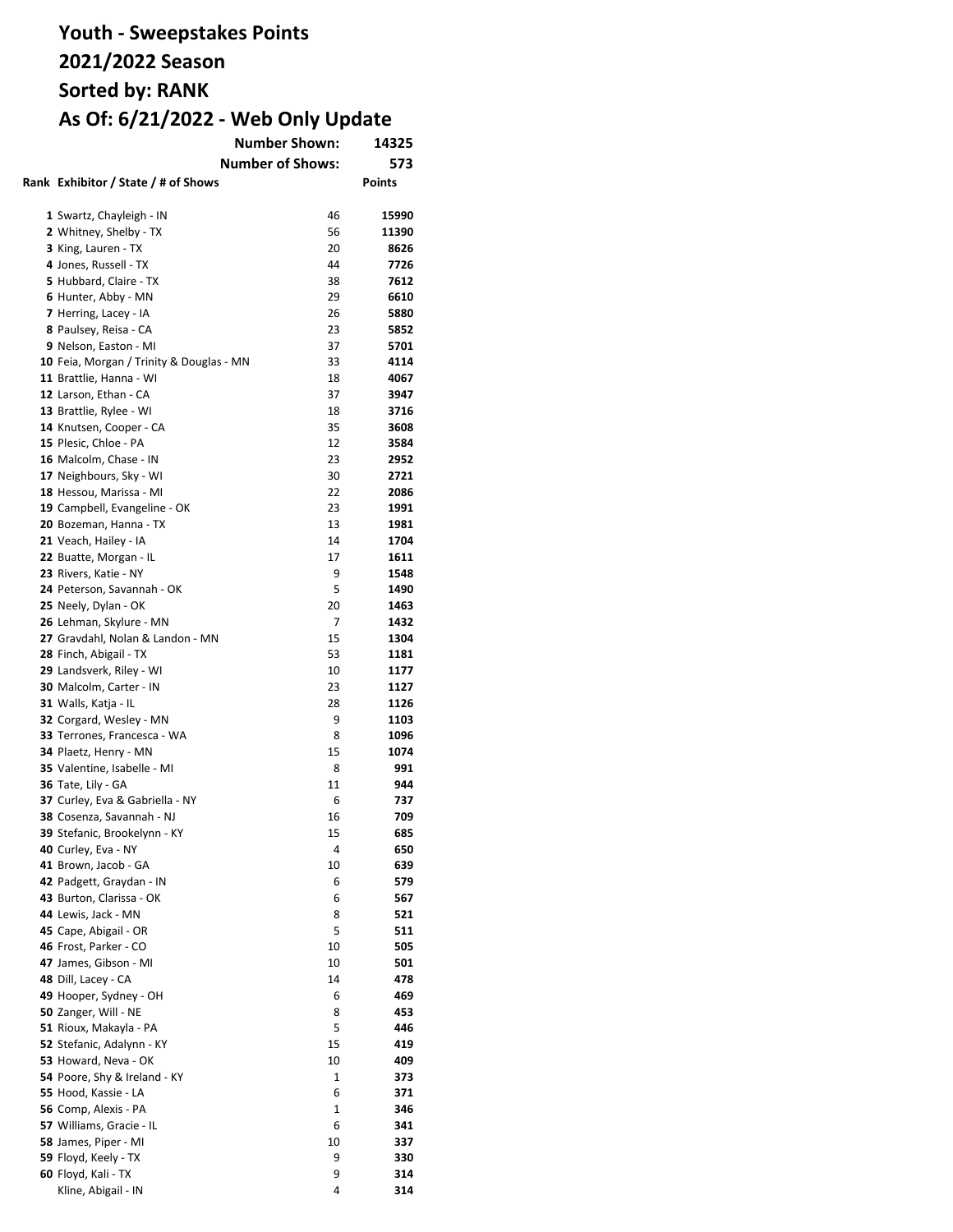| <b>Number Shown:</b>                |                | 14325         |
|-------------------------------------|----------------|---------------|
| <b>Number of Shows:</b>             |                | 573           |
| Rank Exhibitor / State / # of Shows |                | <b>Points</b> |
|                                     |                |               |
| 62 Nelson, Kendyl - MI              | 9              | 309           |
| 63 Henderson, Katy - IN             | 5              | 305           |
| 64 Cecchetti, Harrison - PA         | 4              | 277           |
| 65 Kline, Brianna - IN              | 4              | 275           |
| 66 Shrader, Leana - IN              | 2              | 252           |
| 67 Terrones, Carmella - WA          | 7              | 221           |
| 68 Wade, Emilee - WI                | 7              | 218           |
| 69 Frain, Andrew - NE               | 4              | 191           |
| 70 Moore, Lilly - OH                | 4              | 184           |
| 71 Houpt, Dalilah - WI              | 2              | 180           |
| 72 McDonough, Madelynne - GA        | 6              | 178           |
| 73 Brown, Shaylee - WY              | 5              | 174           |
| 74 LaRue, Lelan - TX                | 9              | 173           |
| 75 Jesko, Kinley - TX               | 7              | 168           |
| 76 Curley, Gabriella - NY           | 2              | 160           |
| 77 Dazey, Hannah - TX               | 6              | 153           |
| 78 Horton, Dusty - AR               | 5              | 146           |
| 79 Barshinger, Brooke - IL          | $\overline{2}$ | 141           |
| 80 Kudrna, Cyndi - SD               | 2              | 140           |
| 81 Weimerskirk, Trenton - IA        | 4              | 131           |
| 82 Hutchison, Gracee - KY           | 3              | 130           |
| 83 Siktberg, Nathaniel - IN         | $\overline{2}$ | 124           |
| 84 Fisher, Reese & Rory - IN        | 3              | 116           |
| 85 Brown, Weston - WY               | 5              | 115           |
| 86 McDonough, Madelynne & Lexi - GA | $\mathbf{1}$   | 105           |
| 87 Knutsen, Emmett - CA             | 8              | 102           |
| 88 Jesko, Nehemiah - TX             | 7              | 100           |
| 89 Aton, Patrick - LA               | 2              | 98            |
| 90 Hopper, Ruby - AR                | 5              | 96            |
| 91 Floyd, Karley - TX               | 6              | 94            |
| 92 Horton, Layla - AR               | 5              | 76            |
| 93 Kareha, Levi - OH                | 2              | 74            |
| 94 Horton, Tessa - AR               | 5              | 72            |
| 95 Holbert, Savannah - WA           | 2              | 60            |
| 96 Masterson, Hannah - SD           | 3              | 58            |
| 97 McDonough, Lexi - GA             | 3              | 48            |
| 98 Kendrick, Colton - MO            | $\mathbf{1}$   | 45            |
| 99 Frost, Scarlet - CO              | 4              | 42            |
| 100 Slattery, Colton - OH           | 2              | 40            |
| 101 Freidenbloom, Hannah - PA       | 1              | 39            |
| 102 Horton, Bella - AR              | 5              | 33            |
| 103 Bailey, Brylie - LA             | 3              | 32            |
| 104 Autey, Abigail - MN             | 1              | 24            |
| 105 Stewart, Amy - OH               | 1              | 23            |
| 106 Masterson, Hunter - SD          | 1              | 19            |
| 107 Taylor, Matthew - IN            | 3              | 18            |
| 108 Servin, Layla - MD              | 1              | 14            |
| 109 Agans, Mya - MI                 | 3              | 10            |
| 110 McBeth, Kaitlyn - IA            | 2              | 8             |
| Miller, Kylie - MO                  | 1              | 8             |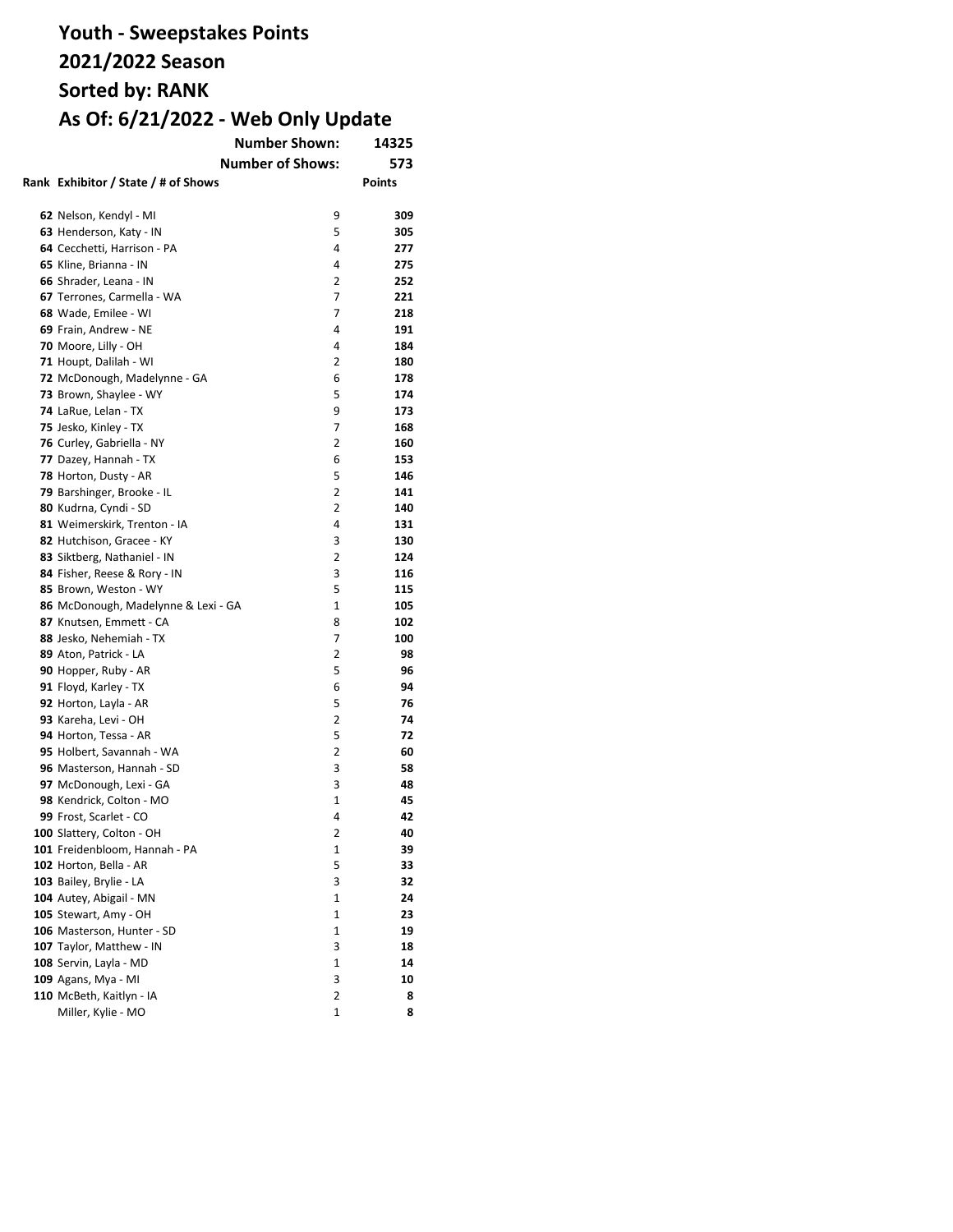|                          |          |                                            | <b>Number Shown:</b>    | 14325         |
|--------------------------|----------|--------------------------------------------|-------------------------|---------------|
|                          |          |                                            | <b>Number of Shows:</b> | 573           |
| Rank *Tattoo             | Class    | Exhibitor / State / # of Shows             |                         | <b>Points</b> |
| 1 SRW07                  | ВB       | Whitney, Shelby - TX                       | 7                       | 358           |
| 2 TC130                  | SD       | Swartz, Chayleigh - IN                     | 17                      | 350           |
| 3 PEGGY                  | BD       | Herring, Lacey - IA                        | 9                       | 337           |
| 4 MBJ9B1                 | SD       | King, Lauren - TX                          | 4                       | 240           |
| 5 SAPPH                  | ВB       | Neely, Dylan - OK                          | 10                      | 225           |
| 6 TC140                  | ВD       | Swartz, Chayleigh - IN                     | 11                      | 212           |
| 7 LRBO                   | ВB       | Lehman, Skylure - MN                       | 3                       | 211           |
| 8 BBRENO                 | ВB       | Hubbard, Claire - TX                       | 3                       | 210           |
| 9 WM GENERAL             | ВB       | Larson, Ethan - CA                         | 9                       | 199           |
| <b>BBDREAMBIG</b>        | ВB       | Rivers, Katie - NY                         | $\overline{2}$          | 199           |
| 11 RILEY                 | SD       | Hunter, Abby - MN                          | 5                       | 195           |
| 12 R001                  | ВB       | Hunter, Abby - MN                          | 5                       | 194           |
| 13 JS2530                | ВB       | Swartz, Chayleigh - IN                     | 14                      | 192           |
| 14 BBKALONA              | SD       | Hubbard, Claire - TX                       | $\overline{2}$          | 187           |
| 15 B21RO                 | SB       | Brattlie, Hanna - WI                       | 4                       | 182           |
| 16 FFTOOTSIE             | ВD       | Feia, Morgan / Trinity & Douglas - MN      | 6                       | 178           |
| 17 JSMACHO               | SB       | Swartz, Chayleigh - IN                     | 7                       | 163           |
| 18 BETTYMH               | ВD       | Hessou, Marissa - MI                       | 1                       | 153           |
| 19 SRW34                 | ВD       | Whitney, Shelby - TX                       | 3                       | 150           |
| 20 AB01                  | SD       | Jones, Russell - TX                        | $\overline{2}$          | 148           |
| <b>RRNOV</b>             | SD       | Paulsey, Reisa - CA                        | 4                       | 148           |
| 22 JS2432                | SB       | King, Lauren - TX                          | $\overline{2}$          | 142           |
| 23 MBJIB5                | SD       | King, Lauren - TX                          | 3                       | 139           |
| 24 2P116                 | SD       | Campbell, Evangeline - OK                  | 5                       | 138           |
| CP507                    | ВD       | Plesic, Chloe - PA                         | 5                       | 138           |
| <b>26 TC039</b>          | SB       | Swartz, Chayleigh - IN                     | 4                       | 126           |
| 27 SWEETTEA              | SD       | Malcolm, Chase - IN                        | 3                       | 122           |
| 28 SM11                  | SB       | Jones, Russell - TX                        | 3                       | 120           |
| 29 LEFOU                 | SB       | Valentine, Isabelle - MI                   | 3                       | 119           |
| 30 FYBAE                 | ВB       | Neighbours, Sky - WI                       | 6                       | 114           |
| 31 MILLY                 | SD       | Whitney, Shelby - TX                       | 4                       | 108           |
| 32 CBJR                  | SB       | Hubbard, Claire - TX                       | $\overline{2}$          | 100           |
| <b>33 B1KAY</b>          | SD       | Brattlie, Rylee - WI                       | 2                       | 99            |
| 34 2C162                 | SB       | Hunter, Abby - MN                          | 3                       | 97            |
| 35 MBJCB2                | ВB       | King, Lauren - TX                          | 2                       | 96            |
| <b>36 PK05</b>           | ВB       | Herring, Lacey - IA                        | 3                       | 92            |
| <b>37 SRW33</b>          | ВD       | Whitney, Shelby - TX                       | 2                       | 81            |
| 38 KC19                  | SB       | Lewis, Jack - MN                           | 2                       | 79            |
| 39 LV1001                | SD       | Paulsey, Reisa - CA                        | $\overline{2}$          | 77            |
| 40 LARRY                 | SD       | Herring, Lacey - IA                        | 2                       | 74            |
| 41 ESM                   | SD       | Neighbours, Sky - WI                       | 6                       | 71            |
| TF06                     | ВB       | Tate, Lily - GA                            | 5                       | 71            |
| 43 LVVULTURE             | SB       | Paulsey, Reisa - CA                        | $\overline{2}$          | 70            |
| 44 SM13                  | ВD       | Jones, Russell - TX                        | $\overline{2}$          | 69            |
| <b>45 LICKETYSPLITMH</b> | ВB       | Hessou, Marissa - MI                       | $\overline{2}$          | 68            |
| 46 TC141                 | ВB       | Swartz, Chayleigh - IN                     | 3                       | 66            |
| 47 CBWEST                | SB       | Hubbard, Claire - TX                       | 1                       | 62            |
| LVT4                     | SB       | Knutsen, Cooper - CA                       | $\overline{2}$          | 62            |
| <b>SSP14</b>             | BD       | Whitney, Shelby - TX                       | 1                       | 62            |
| <b>50 BATMANMH</b>       | ВB       | Hessou, Marissa - MI                       | 3                       | 60            |
| 51 P102                  | SD       | Campbell, Evangeline - OK                  | 4                       | 59            |
| CASE                     | SB       | Feia, Morgan / Trinity & Douglas - MN      | 3                       | 59            |
| <b>GORDON</b>            | SB       | Herring, Lacey - IA                        | 3                       | 59            |
| 2P122                    | SD       | Peterson, Savannah - OK                    | $\overline{2}$          | 59            |
| <b>55 B1MKA</b>          | SD       | Brattlie, Hanna - WI                       | 2                       | 58            |
| MBJ9B4                   | SB       | King, Lauren - TX                          | $\mathbf{1}$            | 58            |
| VCW7                     | ВB       | Nelson, Easton - MI                        | $\overline{2}$<br>2     | 58            |
| VCW7<br>59 JSL37         | ВB<br>SB | Nelson, Kendyl - MI                        | 3                       | 58<br>57      |
| RRDUMBO                  | ВB       | Buatte, Morgan - IL<br>Paulsey, Reisa - CA | 1                       | 57            |
| 61 RW11                  | SD       | Bozeman, Hanna - TX                        | 2                       | 56            |
|                          |          |                                            |                         |               |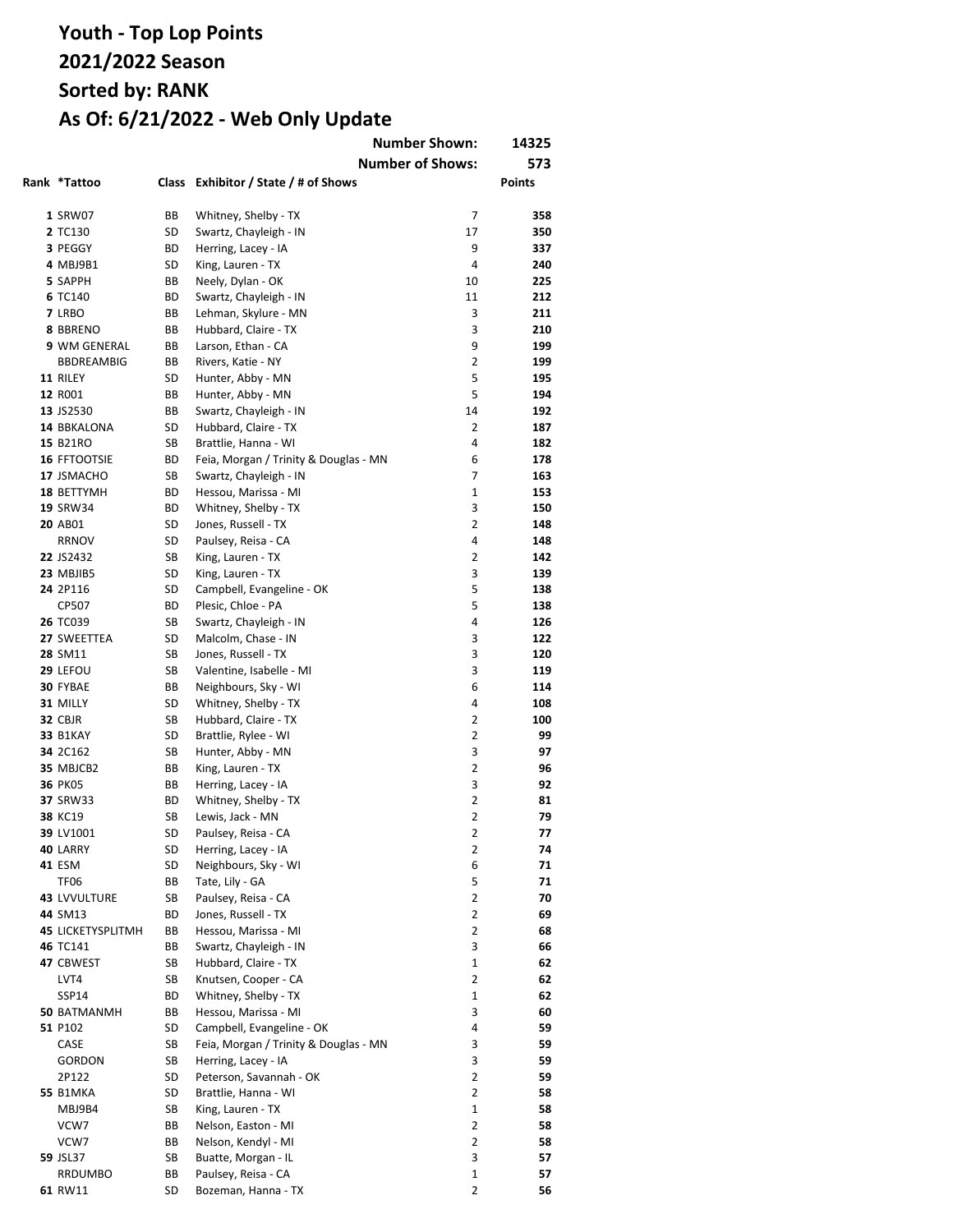|                   |           |                                      | <b>Number Shown:</b><br><b>Number of Shows:</b> | 14325<br>573  |
|-------------------|-----------|--------------------------------------|-------------------------------------------------|---------------|
| Rank *Tattoo      |           | Class Exhibitor / State / # of Shows |                                                 | <b>Points</b> |
| B <sub>1</sub> CY | SD        | Brattlie, Rylee - WI                 | 2                                               | 56            |
| <b>RRNEO</b>      | ВB        | Paulsey, Reisa - CA                  | 1                                               | 56            |
| TC033             | BB        | Swartz, Chayleigh - IN               | $\overline{2}$                                  | 56            |
| <b>65 B1KEN</b>   | ВD        | Brattlie, Rylee - WI                 | $\mathbf{1}$                                    | 55            |
| 66 H923           | <b>BD</b> | Bozeman, Hanna - TX                  | $\mathbf{1}$                                    | 54            |
| TF113             | <b>BD</b> | Bozeman, Hanna - TX                  | $\mathbf{1}$                                    | 54            |
| <b>BREE</b>       | SD        | Shrader, Leana - IN                  | $\overline{2}$                                  | 54            |
| 69 APRIL          | <b>BD</b> | Buatte, Morgan - IL                  | 4                                               | 53            |
| <b>TOAD</b>       | SB        | Neely, Dylan - OK                    | 3                                               | 53            |
| SRWSW3            | SB        | Whitney, Shelby - TX                 | $\overline{2}$                                  | 53            |
| <b>72 GASE4</b>   | SD        | Nelson, Easton - MI                  | 4                                               | 52            |
| <b>73 2P113</b>   | <b>SB</b> | Peterson, Savannah - OK              | $\mathbf{1}$                                    | 51            |
| SRWSW1            | ВB        | Whitney, Shelby - TX                 | $\mathbf{1}$                                    | 51            |
| <b>75 CK421BO</b> | ВD        | Knutsen, Cooper - CA                 | $\mathbf{1}$                                    | 50            |
| RRGEORGE          | ВB        | Paulsey, Reisa - CA                  | $\mathbf{1}$                                    | 50            |
| 77 E <sub>2</sub> | SB        | Herring, Lacey - IA                  | 3                                               | 49            |
| <b>78 EMMETMH</b> | SB        | Hessou, Marissa - MI                 | $\overline{2}$                                  | 48            |
| 21A1              | ВB        | Hunter, Abby - MN                    | $\mathbf{1}$                                    | 48            |
| TC163             | SB        | Swartz, Chayleigh - IN               | $\overline{2}$                                  | 48            |
| 81 PPROXY         | ВD        | Curley, Eva & Gabriella - NY         | 4                                               | 47            |
| K4KEELER          | SB        | Floyd, Keely - TX                    | 2                                               | 47            |
| MBJCM1            | SB        | King, Lauren - TX                    | 1                                               | 47            |
| 84 CBCOTTONT      | ВD        | Hubbard, Claire - TX                 | $\mathbf{1}$                                    | 46            |
| 20A7              | SD        | Hunter, Abby - MN                    | 1                                               | 46            |
| <b>86 B1MAU</b>   | SD        | Brattlie, Rylee - WI                 | $\mathbf{1}$                                    | 45            |
| CCWWL2            | SD        | Malcolm, Carter - IN                 | $\overline{2}$                                  | 45            |
| 88 ELLIE          | SD        | Herring, Lacey - IA                  | $\mathbf{1}$                                    | 44            |
| 89 RW4            | ВD        | Bozeman, Hanna - TX                  | $\overline{2}$                                  | 43            |
| 90 VE1            | ВD        | Nelson, Easton - MI                  | $\overline{2}$                                  | 42            |
| <b>HV77</b>       | SB        | Veach, Hailey - IA                   | 3                                               | 42            |
| 92 H187           | BB        | Hooper, Sydney - OH                  | 1                                               | 41            |
| <b>CKWICKET</b>   | SD        | Knutsen, Cooper - CA                 | 3                                               | 41            |
| TC162             | ВD        | Swartz, Chayleigh - IN               | $\overline{2}$                                  | 41            |
| 1602              | SD        | Tate, Lily - GA                      | 4                                               | 41            |
| 96 MDCAS          | ВB        | Neighbours, Sky - WI                 | $\mathbf{1}$                                    | 40            |
| COL3              | ВD        | Stefanic, Brookelynn - KY            | 3                                               | 40            |
| <b>98 BEN</b>     | ВB        | Veach, Hailey - IA                   | $\overline{2}$                                  | 39            |
| 99 WM GUNNY       | SD        | Larson, Ethan - CA                   | $\overline{2}$                                  | 38            |
| 100 BBVULKO       | SB        | Nelson, Easton - MI                  | 1                                               | 36            |
| TC035             | SB        | Swartz, Chayleigh - IN               | 1                                               | 36            |
| 102 BBWRIGLEY     | ВB        | Moore, Lilly - OH                    | 4                                               | 35            |
| 103 KC80          | SD        | Gravdahl, Nolan & Landon - MN        | 1                                               | 34            |
| SSM34             | SD        | Jones, Russell - TX                  | 1                                               | 34            |
| <b>DHCHICLET</b>  | ВB        | Whitney, Shelby - TX                 | 1                                               | 34            |
| Z03               | SD        | Zanger, Will - NE                    | 3                                               | 34            |
| 107 SAMSON        | ВB        | Whitney, Shelby - TX                 | 1                                               | 33            |
| 108 JS2569        | ВB        | Frost, Parker - CO                   | 10                                              | 32            |
| JS2646            | ВB        | Howard, Neva - OK                    | 2                                               | 32            |
| AKKV1             | SB        | Nelson, Easton - MI                  | $\mathbf{1}$                                    | 32            |
| 111 HR116         | SD        | Hood, Kassie - LA                    | 1                                               | 30            |
| CK421S            | ВB        | Knutsen, Cooper - CA                 | 1                                               | 30            |
| CCRNN3            | SB        | Malcolm, Chase - IN                  | $\overline{2}$                                  | 30            |
| 114 1BFRI         | SB        | Brattlie, Hanna - WI                 | $\mathbf{1}$                                    | 29            |
| 1BMON             | SB        | Brattlie, Hanna - WI                 | 2                                               | 29            |
| B196              | SB        | Cecchetti, Harrison - PA             | 2                                               | 29            |
| TC172             | SD        | Swartz, Chayleigh - IN               | 1                                               | 29            |
| SRWSW6            | BD        | Whitney, Shelby - TX                 | $\mathbf{1}$                                    | 29            |
| <b>119 PPLEO</b>  | SB        | Curley, Eva & Gabriella - NY         | 1                                               | 28            |
| SSP04             | BD        | Jones, Russell - TX                  | 2                                               | 28            |
| RRNIGHTMARE       | SD        | Paulsey, Reisa - CA                  | 1                                               | 28            |
| TC164             | BD        | Swartz, Chayleigh - IN               | $\mathbf 1$                                     | 28            |
|                   |           |                                      |                                                 |               |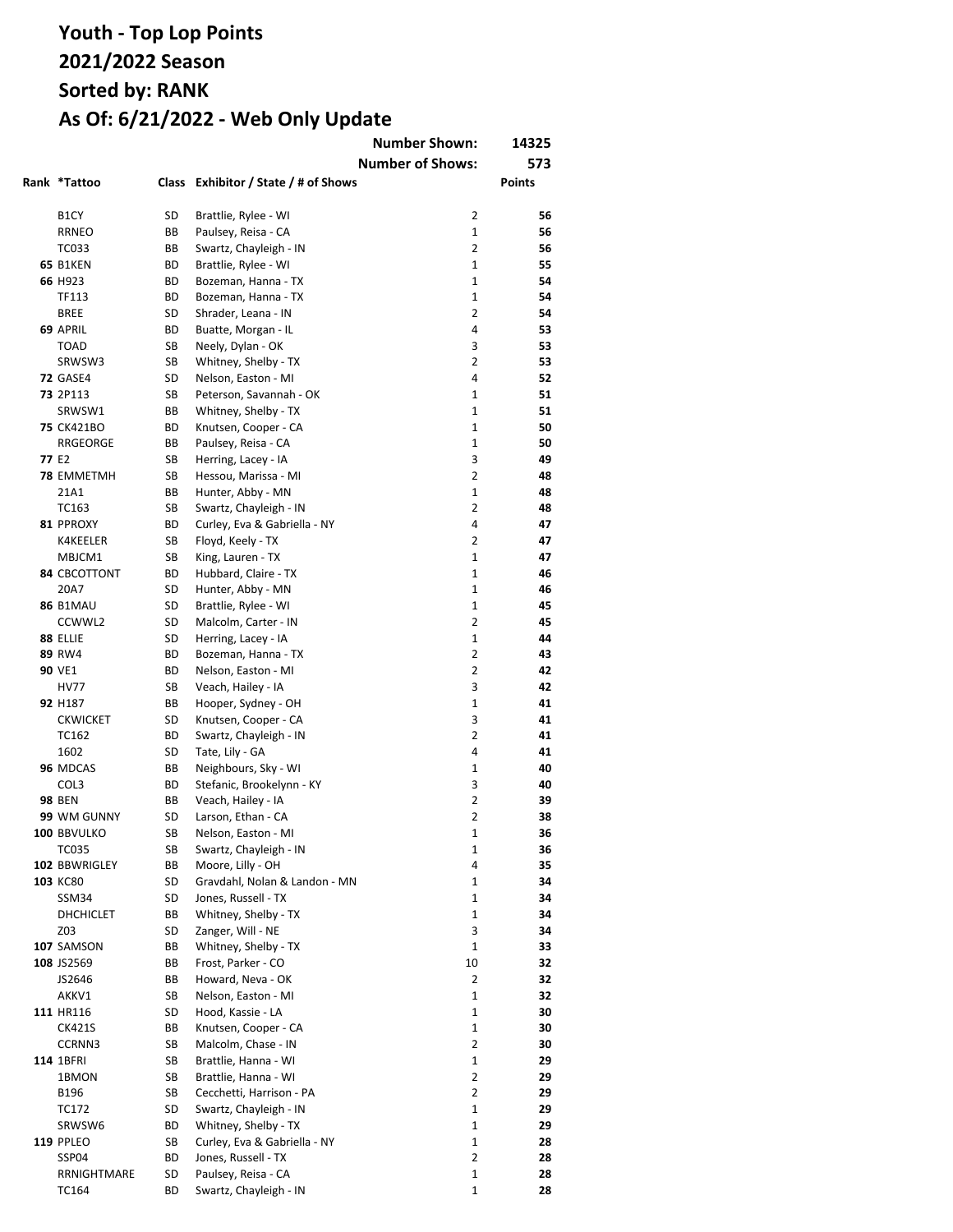|                        |          |                                          | <b>Number Shown:</b><br><b>Number of Shows:</b> | 14325<br>573  |
|------------------------|----------|------------------------------------------|-------------------------------------------------|---------------|
| Rank *Tattoo           |          | Class Exhibitor / State / # of Shows     |                                                 | <b>Points</b> |
| 123 FRKIRBY            | SD       | Cecchetti, Harrison - PA                 | 3                                               | 27            |
| LD148                  | SD       | Dill, Lacey - CA                         | $\overline{2}$                                  | 27            |
| HL1                    | SB       | Stefanic, Brookelynn - KY                | 5                                               | 27            |
| 126 BBSTUART           | ВB       | Henderson, Katy - IN                     | $\mathbf{1}$                                    | 26            |
| DANIMH                 | SD       | Hessou, Marissa - MI                     | $\overline{2}$                                  | 26            |
| <b>CBFELIX</b>         | ВB       | Hubbard, Claire - TX                     | $\mathbf{1}$                                    | 26            |
| <b>BBSATURN</b>        | SB       | Jones, Russell - TX                      | $\overline{2}$                                  | 26            |
| L3LR1                  | ВB       | Terrones, Carmella - WA                  | $\overline{2}$                                  | 26            |
| L3DHS1                 | SD       | Terrones, Francesca - WA                 | $\overline{2}$                                  | 26            |
| KWGALACTIC             | SD       | Walls, Katja - IL                        | $\mathbf{1}$                                    | 26            |
| SRW32                  | BD       | Whitney, Shelby - TX                     | $\mathbf{1}$                                    | 26            |
| 134 RW1                | ВB       | Bozeman, Hanna - TX                      | $\mathbf{1}$                                    | 25            |
| <b>B1WIN</b>           | SD       | Brattlie, Hanna - WI                     | $\mathbf{1}$                                    | 25            |
| SML77                  | SB       | Cosenza, Savannah - NJ                   | $\overline{2}$                                  | 25            |
| RRBEN                  | SB       | Paulsey, Reisa - CA                      | $\mathbf{1}$                                    | 25            |
| 2PMC2                  | BD       | Peterson, Savannah - OK                  | $\mathbf{1}$                                    | 25            |
| 2552JS                 | SD       | Swartz, Chayleigh - IN                   | $\mathbf{1}$                                    | 25            |
| TC148                  | SD       | Swartz, Chayleigh - IN                   | $\mathbf{1}$                                    | 25            |
| 1503                   | ВB       | Tate, Lily - GA                          | $\mathbf{1}$<br>$\mathbf{1}$                    | 25            |
| 30<br><b>143 B1KEL</b> | BD       | Tate, Lily - GA<br>Brattlie, Hanna - WI  | $\mathbf{1}$                                    | 25<br>24      |
| 740XW                  | ВB<br>BD | Brown, Jacob - GA                        | $\overline{2}$                                  | 24            |
| <b>CBMM</b>            | BD       | Hubbard, Claire - TX                     | 1                                               | 24            |
| <b>MDVIN</b>           | ВB       | Neighbours, Sky - WI                     | $\mathbf{1}$                                    | 24            |
| VE5                    | SB       | Nelson, Easton - MI                      | $\mathbf{1}$                                    | 24            |
| 148 1BGD               | ВB       | Brattlie, Rylee - WI                     | $\mathbf{1}$                                    | 23            |
| <b>GROOT</b>           | ВB       | Brown, Jacob - GA                        | $\overline{2}$                                  | 23            |
| <b>FFHERMIONE</b>      | ВD       | Feia, Morgan / Trinity & Douglas - MN    | $\mathbf{1}$                                    | 23            |
| K4FROSTED              | SD       | Floyd, Kali - TX                         | $\mathbf{1}$                                    | 23            |
| <b>TB RICKIE</b>       | ВB       | Larson, Ethan - CA                       | $\mathbf{1}$                                    | 23            |
| <b>153 ECCOOK</b>      | SD       | Campbell, Evangeline - OK                | 1                                               | 22            |
| BBSHEERAN              | ВB       | Hubbard, Claire - TX                     | $\mathbf{1}$                                    | 22            |
| <b>TB MANKEY</b>       | ВB       | Larson, Ethan - CA                       | $\mathbf{1}$                                    | 22            |
| RRAUG                  | BD       | Paulsey, Reisa - CA                      | $\mathbf{1}$                                    | 22            |
| L3MT1                  | SB       | Terrones, Francesca - WA                 | $\mathbf{1}$                                    | 22            |
| <b>HV98</b>            | BD       | Veach, Hailey - IA                       | $\mathbf{1}$                                    | 22            |
| 159 B1CO               | SD       | Brattlie, Rylee - WI                     | $\mathbf{1}$                                    | 21            |
| <b>BBSALEM</b>         | BB       | Jones, Russell - TX                      | $\mathbf{1}$                                    | 21            |
| SRW38                  | SD       | Whitney, Shelby - TX                     | 1                                               | 21            |
| 162 PPSLATE            | SB       | Curley, Eva & Gabriella - NY             | 1                                               | 20            |
| <b>BBSKIPJACK</b>      | SB       | Jones, Russell - TX                      | 1                                               | 20            |
| 650                    | SD       | Neighbours, Sky - WI                     | 2                                               | 20            |
| Α1                     | SB       | Plaetz, Henry - MN                       | 1                                               | 20            |
| CP413                  | BВ       | Plesic, Chloe - PA                       | 1                                               | 20            |
| <b>BBZIRA</b>          | SD       | Rioux, Makayla - PA                      | $\mathbf{1}$                                    | 20            |
| 2475JS                 | SD       | Swartz, Chayleigh - IN                   | 1                                               | 20            |
| GT                     | SD       | Tate, Lily - GA                          | 2                                               | 20            |
| DW                     | SD       | Williams, Gracie - IL                    | 3                                               | 20            |
| 171 PPRORY             | ВD       | Cosenza, Savannah - NJ                   | 3                                               | 19            |
| KS4                    | ВB       | Dill, Lacey - CA                         | 1                                               | 19            |
| 2649JS                 | SD       | Frost, Parker - CO                       | 4<br>$\mathbf{1}$                               | 19            |
| AREA51                 | ВB       | Malcolm, Chase - IN                      |                                                 | 19            |
| CP619<br><b>BOA</b>    | BВ       | Plesic, Chloe - PA<br>Veach, Hailey - IA | 1<br>2                                          | 19<br>19      |
| 177 PPPOTATO           | ВD<br>SD | Curley, Eva & Gabriella - NY             | $\mathbf{1}$                                    | 18            |
| 21A2                   | ВB       | Hunter, Abby - MN                        | $\mathbf{1}$                                    | 18            |
| PR325                  | BВ       | Padgett, Graydan - IN                    | $\mathbf{1}$                                    | 18            |
| 180 SHEBAD             | SD       | Brown, Jacob - GA                        | 3                                               | 17            |
| <b>FYCP</b>            | ВB       | Curley, Eva - NY                         | $\mathbf{1}$                                    | 17            |
| PPSLATE                | SB       | Curley, Eva - NY                         | 1                                               | 17            |
| H167                   | SB       | Hooper, Sydney - OH                      | $\mathbf{1}$                                    | 17            |
|                        |          |                                          |                                                 |               |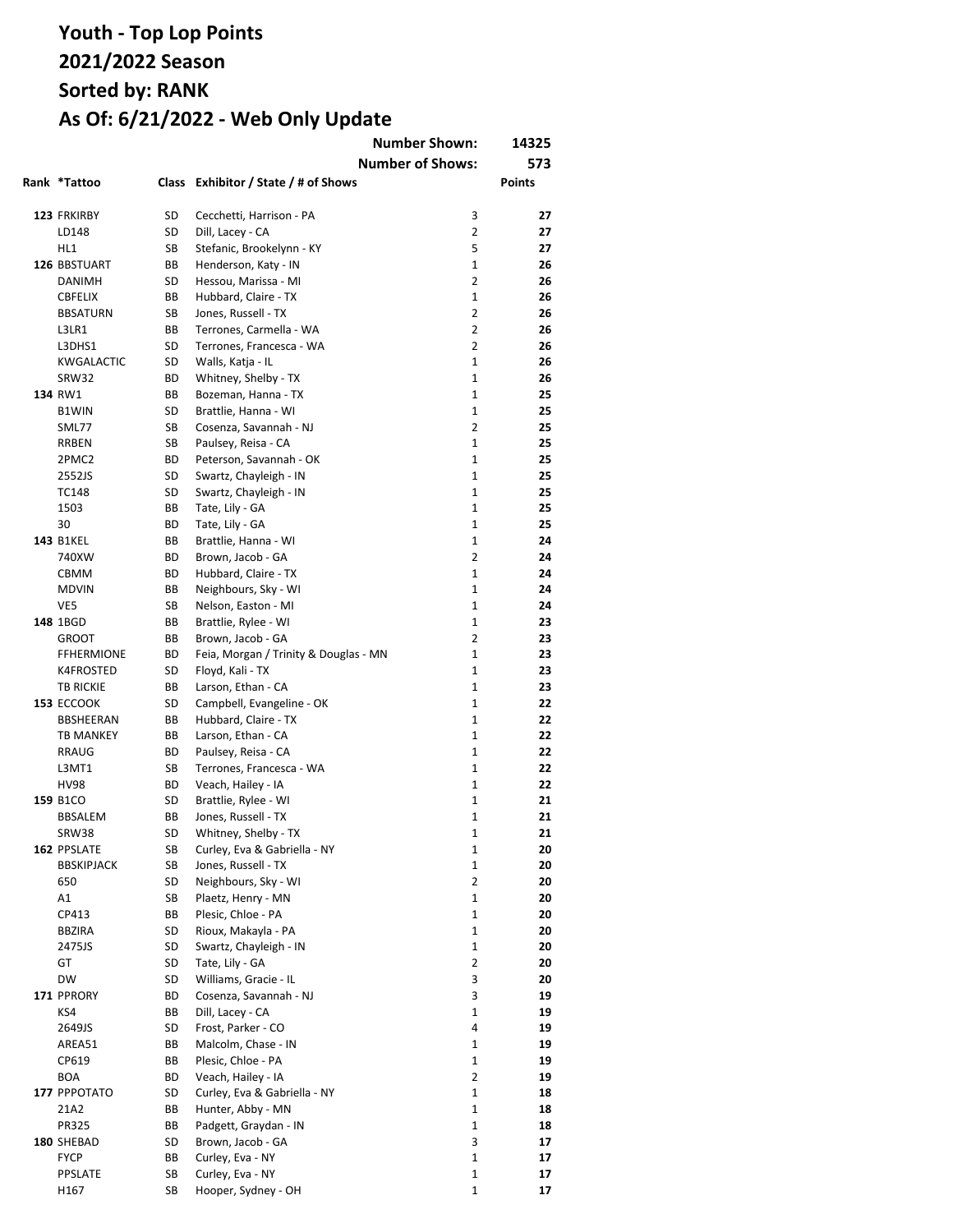|                                     |          |                                              | <b>Number Shown:</b><br><b>Number of Shows:</b> | 14325<br>573  |
|-------------------------------------|----------|----------------------------------------------|-------------------------------------------------|---------------|
| Rank *Tattoo                        |          | Class Exhibitor / State / # of Shows         |                                                 | <b>Points</b> |
| H <sub>203</sub>                    | SB       | Hooper, Sydney - OH                          | 1                                               | 17            |
| <b>PS55</b>                         | SB       | Kline, Abigail - IN                          | $\overline{2}$                                  | 17            |
| CP576                               | SB       | Plesic, Chloe - PA                           | $\mathbf{1}$                                    | 17            |
| TC166                               | ВD       | Swartz, Chayleigh - IN                       | 1                                               | 17            |
| 188 GML5                            | ВD       | Frost, Parker - CO                           | 4                                               | 16            |
| <b>MBJ84</b>                        | SB       | King, Lauren - TX                            | $\mathbf{1}$                                    | 16            |
| WM CHINOOK                          | ВD       | Larson, Ethan - CA                           | $\mathbf{1}$                                    | 16            |
| BL3                                 | SB       | Malcolm, Carter - IN                         | $\mathbf{1}$                                    | 16            |
| <b>CCSUNFLOWER</b>                  | SD       | Malcolm, Chase - IN                          | $\mathbf{1}$                                    | 16            |
| <b>VERRUCA</b>                      | ВD       | Neely, Dylan - OK                            | $\mathbf{1}$                                    | 16            |
| VK5                                 | SB       | Neighbours, Sky - WI                         | 2                                               | 16            |
| VS <sub>2</sub>                     | SD       | Nelson, Easton - MI                          | $\mathbf{1}$                                    | 16            |
| LH21                                | SB       | Rivers, Katie - NY                           | $\mathbf{1}$                                    | 16            |
| 197 B1PIC                           | SD       | Brattlie, Rylee - WI                         | $\mathbf{1}$                                    | 15            |
| <b>ROSE</b>                         | SD       | Buatte, Morgan - IL                          | $\mathbf{1}$                                    | 15            |
| P104                                | SD       | Campbell, Evangeline - OK                    | $\mathbf{1}$                                    | 15            |
| <b>PPGROUCHY</b>                    | ВB       | Curley, Eva & Gabriella - NY                 | $\overline{2}$                                  | 15            |
| <b>PK02</b>                         | ВD       | Herring, Lacey - IA                          | $\mathbf{1}$                                    | 15            |
| 6MH                                 | SD       | Hessou, Marissa - MI                         | $\mathbf{1}$                                    | 15            |
| <b>SE22</b>                         | SD       | Jones, Russell - TX                          | $\mathbf{1}$                                    | 15            |
| <b>PS59</b>                         | ВD       | Kline, Brianna - IN                          | $\mathbf{1}$                                    | 15            |
| CP707                               | SB       | Plesic, Chloe - PA                           | $\overline{2}$                                  | 15            |
| TC173                               | SB       | Swartz, Chayleigh - IN                       | $\mathbf{1}$                                    | 15            |
| WEASLEY                             | SB<br>SB | Zanger, Will - NE                            | $\mathbf{1}$<br>$\overline{2}$                  | 15<br>14      |
| 208 LHCHARLIE<br>2CSB <sub>20</sub> | ВB       | Cosenza, Savannah - NJ<br>Hunter, Abby - MN  | $\mathbf{1}$                                    | 14            |
| <b>CK421D</b>                       | ВB       | Knutsen, Cooper - CA                         | $\mathbf{1}$                                    | 14            |
| TCO33                               | BВ       | Malcolm, Chase - IN                          | $\mathbf{1}$                                    | 14            |
| VD <sub>2</sub>                     | SB       | Nelson, Easton - MI                          | $\mathbf{1}$                                    | 14            |
| HL3                                 | SD       | Stefanic, Brookelynn - KY                    | $\overline{2}$                                  | 14            |
| <b>214 1BHAR</b>                    | SD       | Brattlie, Hanna - WI                         | 1                                               | 13            |
| <b>PS32</b>                         | SD       | Kline, Abigail - IN                          | $\mathbf{1}$                                    | 13            |
| WMBH                                | SD       | Larson, Ethan - CA                           | $\mathbf{1}$                                    | 13            |
| <b>PB325</b>                        | ВB       | Padgett, Graydan - IN                        | 1                                               | 13            |
| HL3                                 | SD       | Stefanic, Adalynn - KY                       | 1                                               | 13            |
| TC177                               | SB       | Swartz, Chayleigh - IN                       | $\mathbf{1}$                                    | 13            |
| L3DS2                               | bd       | Terrones, Francesca - WA                     | $\mathbf 1$                                     | 13            |
| 221 BO1R                            | SD       | Buatte, Morgan - IL                          | $\mathbf{1}$                                    | 12            |
| HH4                                 | ВD       | Buatte, Morgan - IL                          | 1                                               | 12            |
| J474                                | ВD       | James, Gibson - MI                           | $\mathbf 1$                                     | 12            |
| HA185                               | SB       | Malcolm, Chase - IN                          | $\mathbf{1}$                                    | 12            |
| <b>CHEX</b>                         | SB       | McDonough, Madelynne - GA                    | 1                                               | 12            |
| OCD4                                | ВB       | Nelson, Easton - MI                          | 1                                               | 12            |
| DFT3                                | ВD       | Nelson, Kendyl - MI                          | 3                                               | 12            |
| A1                                  | ВB       | Siktberg, Nathaniel - IN                     | $\mathbf{1}$                                    | 12            |
| L3BSHS1                             | ВD       | Terrones, Francesca - WA                     | 1                                               | 12            |
| 230 DQ40B                           | SD       | Brown, Shaylee - WY                          | 1                                               | 11            |
| NL19A                               | SB       | Brown, Shaylee - WY                          | $\mathbf{1}$                                    | 11            |
| BBKERPLUNK                          | SB       | Cecchetti, Harrison - PA                     | $\overline{2}$                                  | 11            |
| AG3                                 | SB       | Stefanic, Adalynn - KY                       | $\overline{2}$                                  | 11            |
| JACKJS                              | SD       | Swartz, Chayleigh - IN                       | 1                                               | 11            |
| HV101                               | SB       | Veach, Hailey - IA                           | $\mathbf{1}$                                    | 11            |
| <b>TRICK</b>                        | SB       | Whitney, Shelby - TX                         | $\mathbf{1}$                                    | 11            |
| 237 PPMAGNOLIA                      | ВD       | Curley, Eva & Gabriella - NY                 | 1                                               | 10            |
| <b>PPROXY</b>                       | ВD       | Curley, Gabriella - NY                       | 1                                               | 10            |
| <b>COOKIEDOE</b>                    | ВD       | Feia, Morgan / Trinity & Douglas - MN        | $\overline{2}$                                  | 10            |
| <b>BBPIEFACE</b>                    | ВD       | Finch, Abigail - TX                          | $\mathbf{1}$                                    | 10            |
| COBRA                               | ВD       | Larson, Ethan - CA                           | $\mathbf{1}$<br>1                               | 10            |
| <b>BROWNIE</b><br>JS2568            | ВB<br>ВB | Shrader, Leana - IN<br>Slattery, Colton - OH | $\mathbf 1$                                     | 10<br>10      |
| PR353                               | SB       | Walls, Katja - IL                            | 1                                               | 10            |
|                                     |          |                                              |                                                 |               |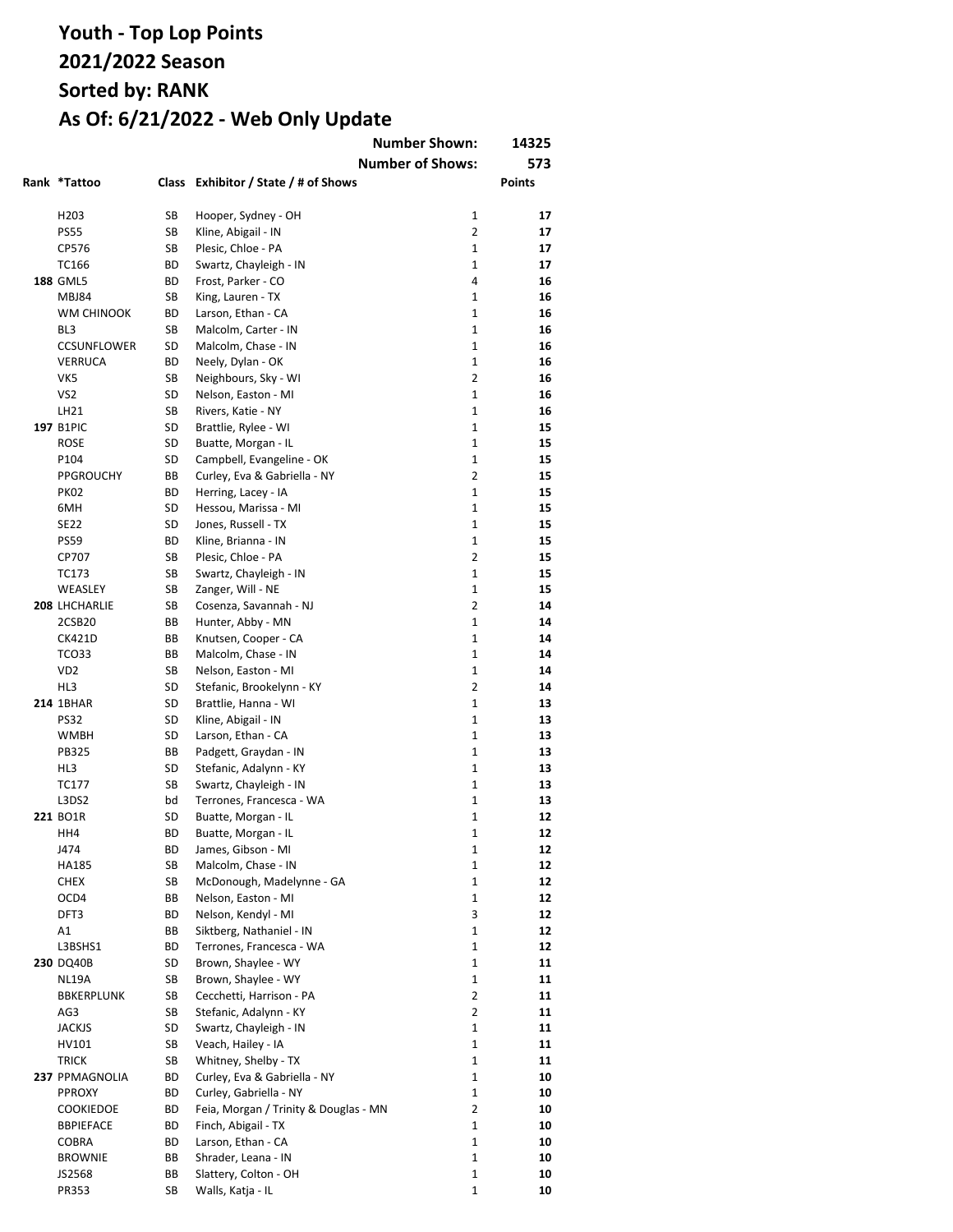|        |                   |           |                                       | <b>Number Shown:</b>    | 14325          |
|--------|-------------------|-----------|---------------------------------------|-------------------------|----------------|
|        |                   |           |                                       | <b>Number of Shows:</b> | 573            |
|        | Rank *Tattoo      |           | Class Exhibitor / State / # of Shows  |                         | <b>Points</b>  |
|        | 245 PPROB         | BB        | Curley, Eva & Gabriella - NY          | $\mathbf{1}$            | 9              |
|        | JS4626            | BB        | Howard, Neva - OK                     | $\mathbf{1}$            | 9              |
|        | <b>RR NOV</b>     | SD        | Larson, Ethan - CA                    | $\mathbf{1}$            | 9              |
|        | <b>PB272</b>      | SD        | Padgett, Graydan - IN                 | $\mathbf{1}$            | 9              |
|        | TV2KY             | <b>BD</b> | Walls, Katja - IL                     | $\mathbf{1}$            | 9              |
|        | SRWSW1            | BВ        | Whitney, Shelby - TX                  | $\mathbf{1}$            | 9              |
|        | 1J                | SB        | Williams, Gracie - IL                 | $\mathbf{1}$            | 9              |
|        | 252 MAGGIE        | <b>BD</b> | Malcolm, Carter - IN                  | $\mathbf{1}$            | 8              |
|        | <b>CMROGUE</b>    | BB        | Nelson, Easton - MI                   | $\mathbf{1}$            | 8              |
|        | HV102             | SD        | Veach, Hailey - IA                    | $\mathbf{1}$            | 8              |
|        | 255 ASTER         | BB        | Buatte, Morgan - IL                   | $\mathbf{1}$            | 7              |
|        | <b>COR</b>        | SD        | Frost, Parker - CO                    | $\mathbf{1}$            | $\overline{z}$ |
|        | <b>MATILDA</b>    | <b>BD</b> | Neely, Dylan - OK                     | $\mathbf{1}$            | 7              |
|        | DFT3              | BD        | Nelson, Easton - MI                   | $\mathbf{1}$            | 7              |
|        | <b>PB274</b>      | BB        | Padgett, Graydan - IN                 | $\mathbf{1}$            | 7              |
|        | HL <sub>2</sub>   | <b>SD</b> | Stefanic, Brookelynn - KY             | $\mathbf{1}$            | 7              |
|        | <b>261 KEVIN</b>  | SB        | Aton, Patrick - LA                    | 1                       | 6              |
|        | <b>RAY</b>        | BD        | Brown, Weston - WY                    | $\mathbf{1}$            | 6              |
|        | 21HT19            | <b>BD</b> | Frain, Andrew - NE                    | $\mathbf{1}$            | 6              |
|        | <b>PS27</b>       | SB        | Kline, Abigail - IN                   | $\mathbf{1}$            | 6              |
|        | <b>BBKILLERQU</b> | <b>BD</b> | Moore, Lilly - OH                     | $\mathbf{1}$            | 6              |
|        | PR330             | SB        | Padgett, Graydan - IN                 | $\mathbf{1}$            | 6              |
|        | <b>COLFAR</b>     | ВD        | Stefanic, Brookelynn - KY             | $\mathbf{1}$            | 6              |
| 268 GR |                   | <b>SB</b> | Brown, Shaylee - WY                   | $\mathbf{1}$            | 5              |
|        | <b>FRCHEETAH</b>  | ВD        | Cecchetti, Harrison - PA              | $\mathbf{1}$            | 5              |
|        | <b>ANNA</b>       | SD        | Neighbours, Sky - WI                  | $\mathbf{1}$            | 5              |
|        | 271 DROSL         | SB        | Buatte, Morgan - IL                   | $\mathbf{1}$            | 4              |
|        | AYAZ              | BB        | Feia, Morgan / Trinity & Douglas - MN | $\mathbf{1}$            | 4              |
|        | K506              | SD        | Kareha, Levi - OH                     | $\mathbf{1}$            | 4              |
|        | K543              | <b>BD</b> | Kareha, Levi - OH                     | $\mathbf{1}$            | 4              |
|        | <b>FEPMADOG</b>   | SB        | Zanger, Will - NE                     | 2                       | 4              |
| 276 FI |                   | <b>SD</b> | Brown, Weston - WY                    | $\mathbf{1}$            | 3              |
|        | 4LM145            | SB        | Finch, Abigail - TX                   | $\mathbf{1}$            | 3              |
|        | <b>BBCHOCOLAT</b> | BB        | Finch, Abigail - TX                   | $\mathbf{1}$            | 3              |
|        | <b>WM TEX</b>     | BB        | Larson, Ethan - CA                    | $\mathbf{1}$            | 3              |
|        | <b>SB06</b>       | BB        | Tate, Lily - GA                       | $\mathbf{1}$            | 3              |
|        | 281 BBRAINY       | ВD        | Finch, Abigail - TX                   | $\mathbf 1$             | 2              |
|        | GML4              | SD        | Frost, Parker - CO                    | $\mathbf{1}$            | $\overline{2}$ |
|        | K539              | SB        | Kareha, Levi - OH                     | $\overline{2}$          | 2              |
|        | LL1               | <b>BD</b> | Servin, Layla - MD                    | $\mathbf{1}$            | $\overline{2}$ |
|        | <b>TC</b>         | SD        | Walls, Katja - IL                     | $\mathbf{1}$            | 2              |
|        |                   |           |                                       |                         |                |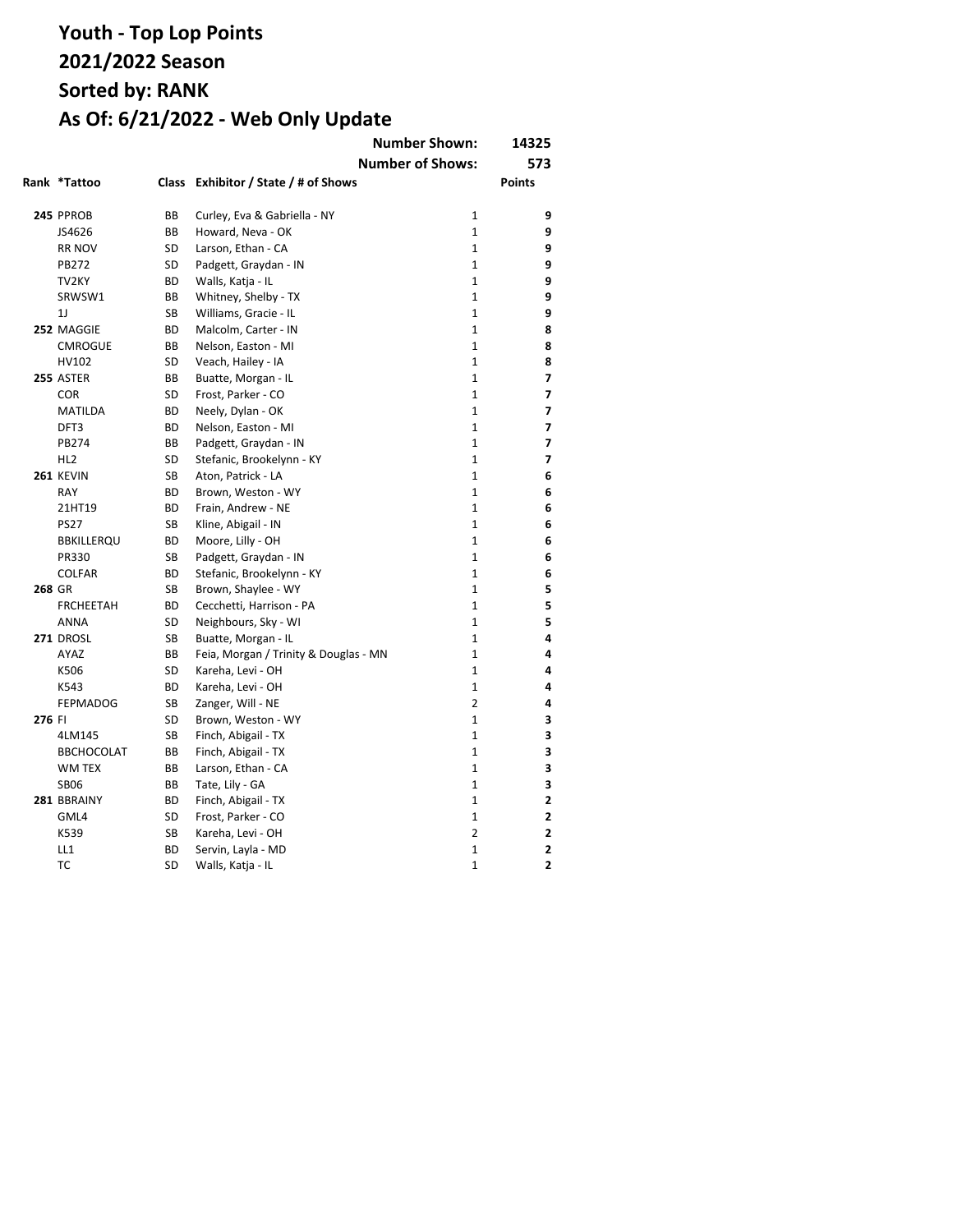|                                            | 14325                   |        |
|--------------------------------------------|-------------------------|--------|
|                                            | 573                     |        |
| Rank Exhibitor / State / # of Shows        | <b>Number of Shows:</b> | Points |
|                                            |                         |        |
|                                            |                         |        |
| 1 Swartz, Chayleigh - IN                   | 41                      | 119    |
| 2 Herring, Lacey - IA                      | 17                      | 47     |
| 3 Whitney, Shelby - TX                     | 22                      | 40     |
| 4 Frost, Parker - CO                       | 10                      | 32     |
| Tate, Lily - GA                            | 10                      | 32     |
| 6 Feia, Morgan / Trinity & Douglas - MN    | 11                      | 31     |
| Neely, Dylan - OK                          | 13                      | 31     |
| 8 Paulsey, Reisa - CA                      | 11                      | 30     |
| 9 Hunter, Abby - MN                        | 16                      | 29     |
| Neighbours, Sky - WI                       | 14                      | 29     |
| 11 King, Lauren - TX                       | 10                      | 26     |
| Larson, Ethan - CA                         | 15                      | 26     |
| 13 Brattlie, Rylee - WI                    | 9                       | 24     |
| Nelson, Easton - MI                        | 15                      | 24     |
| 15 Hubbard, Claire - TX                    | 11                      | 23     |
| 16 Curley, Eva & Gabriella - NY            | 6                       | 21     |
| Jones, Russell - TX                        | 13                      | 21     |
| 18 Cecchetti, Harrison - PA                | 4                       | 19     |
| Plesic, Chloe - PA                         | 6                       | 19     |
| 20 Buatte, Morgan - IL                     | 9                       | 18     |
| Campbell, Evangeline - OK                  | 11                      | 18     |
| Hessou, Marissa - MI                       | 10                      | 18     |
| Stefanic, Brookelynn - KY                  | 8                       | 18     |
| 24 Brattlie, Hanna - WI                    | 9                       | 17     |
|                                            | 5                       | 14     |
| 25 Brown, Jacob - GA<br>Veach, Hailey - IA | 7                       | 14     |
|                                            | 2                       | 13     |
| 27 Brown, Shaylee - WY                     | 6                       | 13     |
| Knutsen, Cooper - CA                       |                         | 12     |
| 29 Bozeman, Hanna - TX                     | 6<br>9                  | 12     |
| Malcolm, Chase - IN                        |                         |        |
| 31 Kareha, Levi - OH                       | 2                       | 11     |
| 32 Cosenza, Savannah - NJ                  | 6                       | 10     |
| Lehman, Skylure - MN                       | 3                       | 10     |
| 34 Moore, Lilly - OH                       | 4                       | 8      |
| Zanger, Will - NE                          | 4                       | 8      |
| 36 Gravdahl, Nolan & Landon - MN           | 1                       | 7      |
| Padgett, Graydan - IN                      | 5                       | 7      |
| Terrones, Francesca - WA                   | 4                       | 7      |
| Walls, Katja - IL                          | 4                       | 7      |
| 40 Curley, Eva - NY                        | 2                       | 6      |
| Hooper, Sydney - OH                        | 3                       | 6      |
| Howard, Neva - OK                          | 3                       | 6      |
| Malcolm, Carter - IN                       | 4                       | 6      |
| Peterson, Savannah - OK                    | 3                       | 6      |
| Valentine, Isabelle - MI                   | 3                       | 6      |
| 46 Dill, Lacey - CA                        | 2                       | 5      |
| Finch, Abigail - TX                        | 4                       | 5      |
| Kline, Abigail - IN                        | 3                       | 5      |
| Rivers, Katie - NY                         | 3                       | 5      |
| Shrader, Leana - IN                        | 2                       | 5      |
| Williams, Gracie - IL                      | 3                       | 5      |
| 52 Lewis, Jack - MN                        | 2                       | 4      |
| Nelson, Kendyl - MI                        | 3                       | 4      |
| Stefanic, Adalynn - KY                     | 2                       | 4      |
| 55 Brown, Weston - WY                      | 2                       | 3      |
| Floyd, Keely - TX                          | $\overline{2}$          | 3      |
| Terrones, Carmella - WA                    | $\overline{2}$          | 3      |
| 58 Kline, Brianna - IN                     | 1                       | 2      |
| McDounough, Madelynne - GA                 | 1                       | 2      |
| 60 Aton, Patrick - LA                      | 1                       | 1      |
| Curley, Gabriella - NY                     | 1                       | 1      |